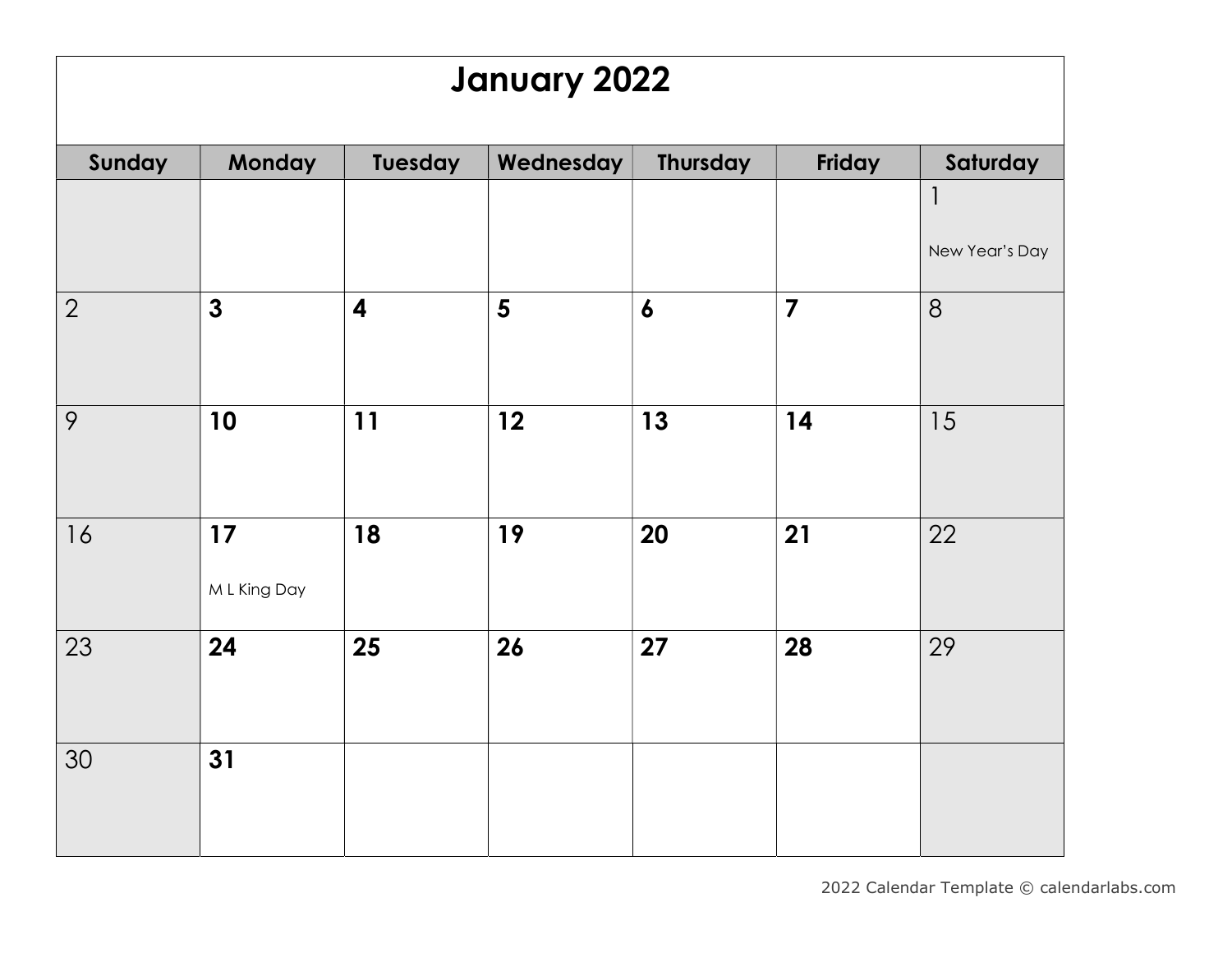| <b>February 2022</b>  |                                               |              |                  |                 |                         |          |  |  |
|-----------------------|-----------------------------------------------|--------------|------------------|-----------------|-------------------------|----------|--|--|
| Sunday                | Monday                                        | Tuesday      | Wednesday        | <b>Thursday</b> | Friday                  | Saturday |  |  |
|                       |                                               | $\mathbf{1}$ | $\boldsymbol{2}$ | $\mathbf{3}$    | $\overline{\mathbf{4}}$ | 5        |  |  |
| $\overline{6}$        | $\overline{7}$                                | 8            | 9                | 10              | 11                      | 12       |  |  |
| 13<br>$12:00 - 16:00$ | 14<br>$\mathcal{Q}$<br><b>Valentine's Day</b> | 15           | 16               | 17              | 18                      | 19       |  |  |
| 20                    | 21<br>President's Day                         | 22           | 23               | 24              | 25                      | 26       |  |  |
| 27                    | 28                                            |              |                  |                 |                         |          |  |  |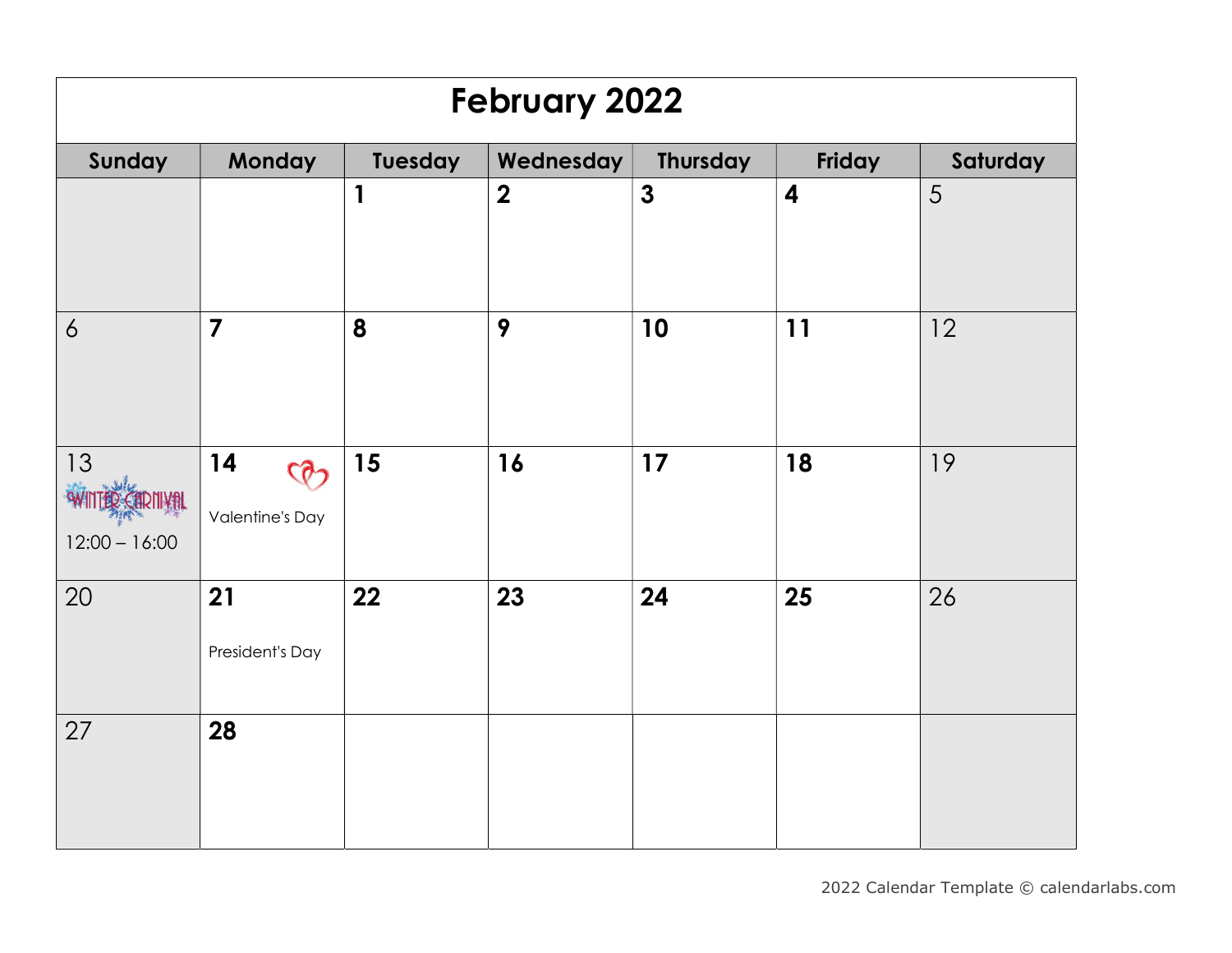| <b>March 2022</b> |                         |              |                  |                               |                         |          |  |  |  |
|-------------------|-------------------------|--------------|------------------|-------------------------------|-------------------------|----------|--|--|--|
| Sunday            | Monday                  | Tuesday      | Wednesday        | <b>Thursday</b>               | Friday                  | Saturday |  |  |  |
|                   |                         | $\mathbf{1}$ | $\boldsymbol{2}$ | $\mathbf{3}$                  | $\overline{\mathbf{4}}$ | 5        |  |  |  |
| 6                 | $\overline{\mathbf{z}}$ | 8            | 9                | 10                            | 11                      | 12       |  |  |  |
| 13                | 14                      | 15           | 16               | 17<br><b>St-Patrick's Day</b> | 18                      | 19       |  |  |  |
| 20                | 21                      | 22           | 23               | 24                            | 25                      | 26       |  |  |  |
| 27                | 28                      | 29           | 30               | 31                            |                         |          |  |  |  |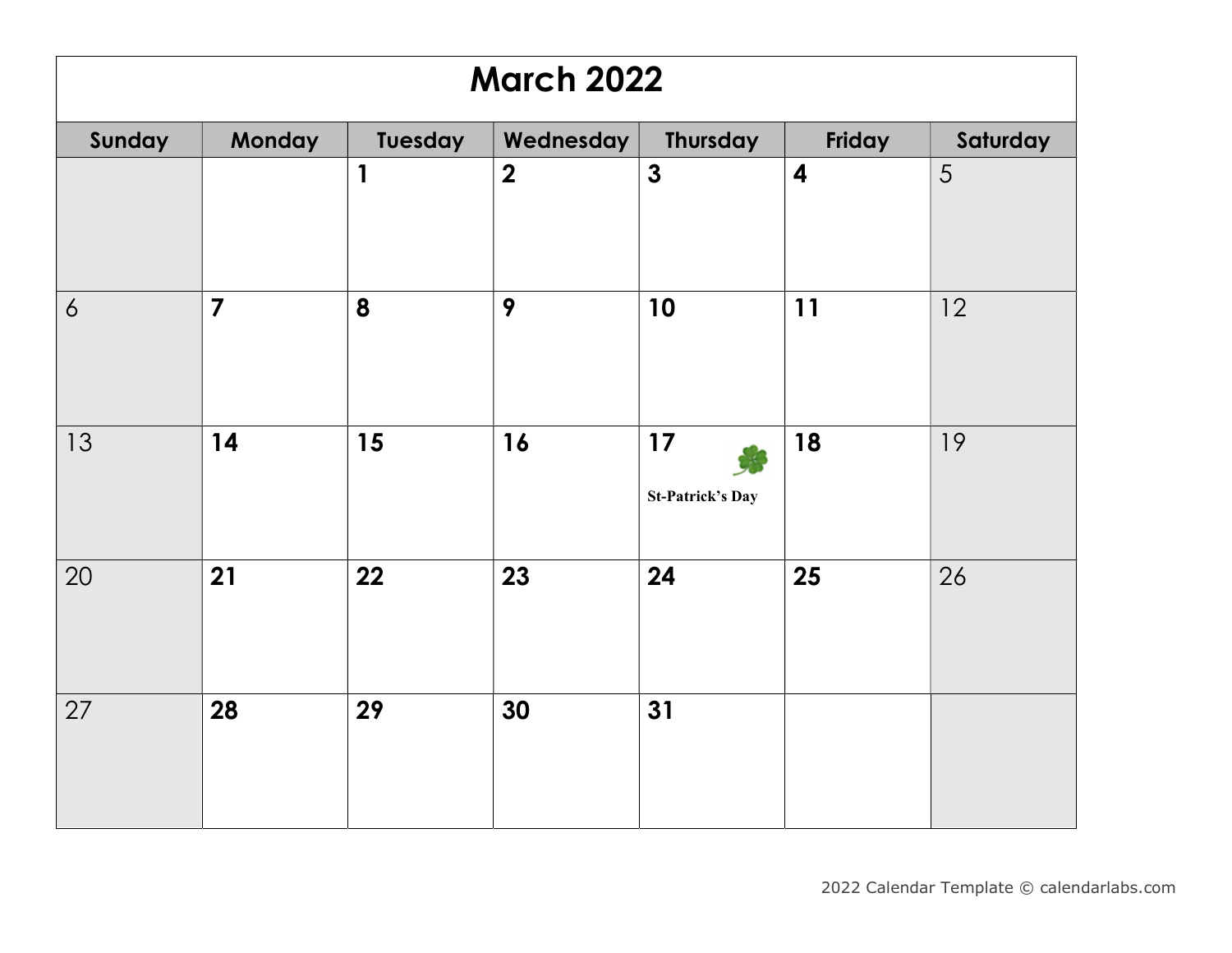| <b>April 2022</b>   |                         |         |                  |                                                                     |                                 |                |  |  |
|---------------------|-------------------------|---------|------------------|---------------------------------------------------------------------|---------------------------------|----------------|--|--|
| Sunday              | <b>Monday</b>           | Tuesday | Wednesday        | <b>Thursday</b>                                                     | Friday                          | Saturday       |  |  |
|                     |                         |         |                  |                                                                     | 1                               | $\overline{2}$ |  |  |
| 3                   | $\overline{\mathbf{4}}$ | 5       | $\boldsymbol{6}$ | $\overline{7}$                                                      | 8                               | 9              |  |  |
| 10                  | 11                      | 12      | 13               | 14                                                                  | 15<br>Good Friday /<br>Passover | 16             |  |  |
| 17<br>Easter Sunday | 18                      | 19      | 20               | 21                                                                  | 22                              | 23             |  |  |
| 24                  | 25                      | 26      | 27               | 28<br><b>Registration at</b><br><b>ELM Chalet</b><br>18:30 to 21:00 | 29                              | 30             |  |  |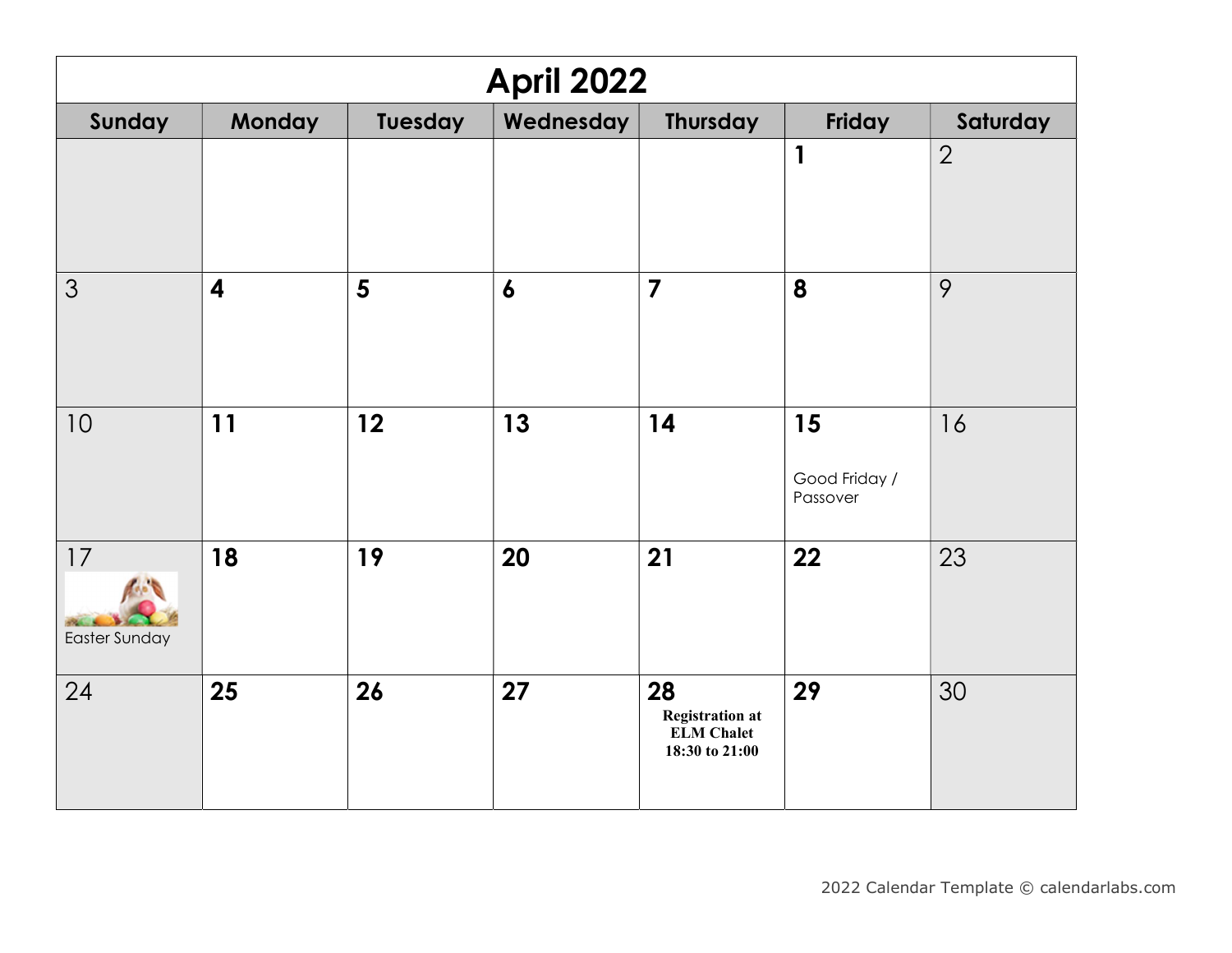| <b>May 2022</b>                                                               |                         |              |                         |                 |                                                                              |                   |  |  |
|-------------------------------------------------------------------------------|-------------------------|--------------|-------------------------|-----------------|------------------------------------------------------------------------------|-------------------|--|--|
| Sunday                                                                        | <b>Monday</b>           | Tuesday      | Wednesday               | <b>Thursday</b> | Friday                                                                       | Saturday          |  |  |
| $\mathsf{l}$<br><b>Registration at</b><br><b>ELM Chalet</b><br>13:00 to 16:00 | $\overline{\mathbf{2}}$ | $\mathbf{3}$ | $\overline{\mathbf{4}}$ | 5               | $\boldsymbol{6}$                                                             | $\overline{7}$    |  |  |
| 8<br>Mother's Day                                                             | 9                       | 10           | 11                      | 12              | 13                                                                           | 14                |  |  |
| 15                                                                            | 16                      | 17           | 18                      | 19              | 20                                                                           | 21                |  |  |
| 22                                                                            | 23                      | 24           | 25                      | 26              | 27<br>Last day for early<br>bird registration<br>prices!<br>elY BIRD SPECIA. | 28<br>12:00-16:00 |  |  |
| 29<br>Spring<br>Clean-up<br>12:00-16:00                                       | 30                      | 31           |                         |                 |                                                                              |                   |  |  |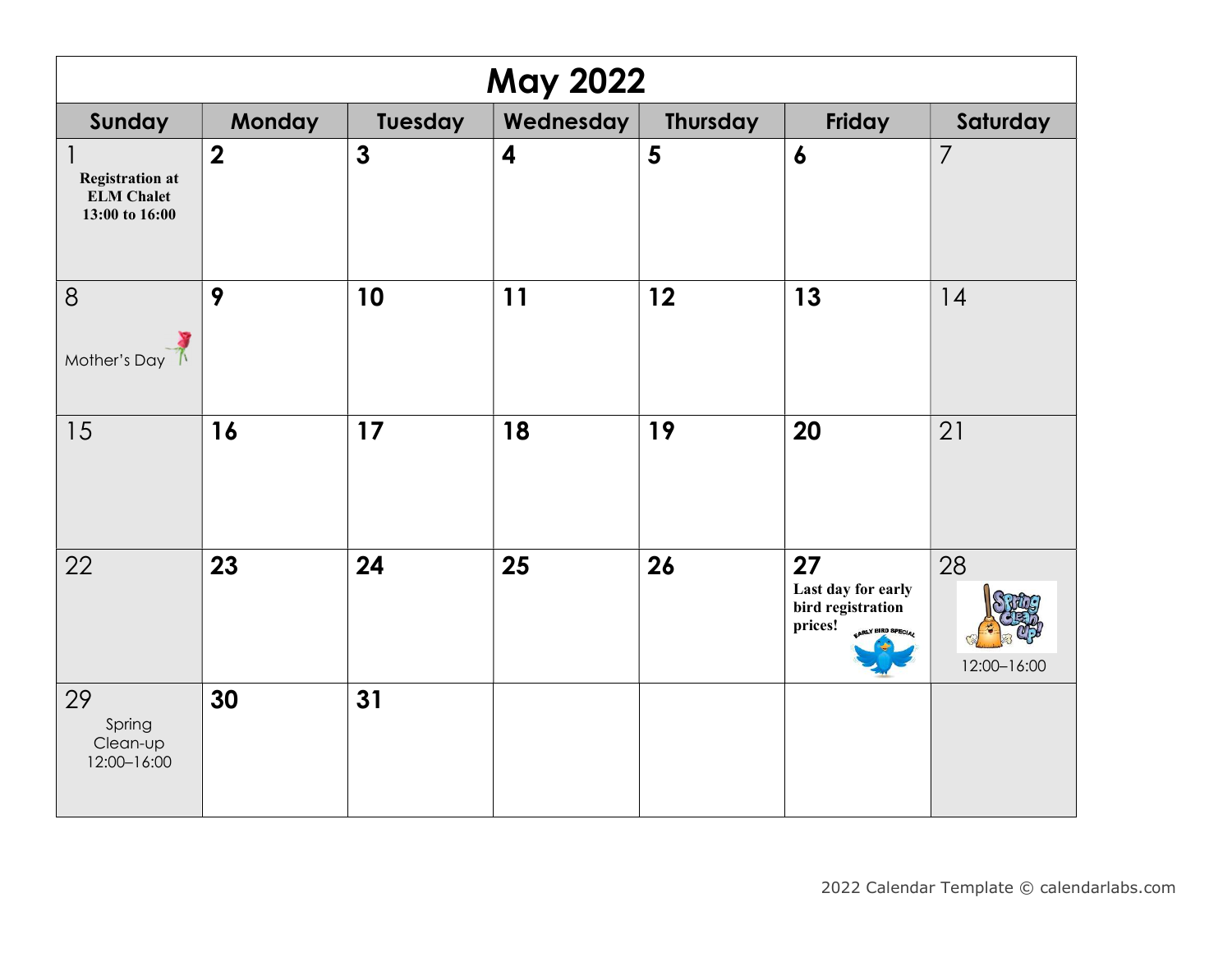| <b>June 2022</b>                                                                                   |                                                                                                              |                                                  |                                    |                                    |                                                                                                                              |                                                             |  |  |
|----------------------------------------------------------------------------------------------------|--------------------------------------------------------------------------------------------------------------|--------------------------------------------------|------------------------------------|------------------------------------|------------------------------------------------------------------------------------------------------------------------------|-------------------------------------------------------------|--|--|
| Sunday                                                                                             | <b>Monday</b>                                                                                                | Tuesday                                          | Wednesday                          | <b>Thursday</b>                    | Friday                                                                                                                       | Saturday                                                    |  |  |
|                                                                                                    |                                                                                                              |                                                  | 1                                  | $\boldsymbol{2}$                   | $\mathbf{3}$                                                                                                                 | $\overline{4}$<br><b>Spring Cleanup</b><br>12:00-16:00      |  |  |
| 5                                                                                                  | 6                                                                                                            | $\overline{7}$                                   | 8                                  | 9                                  | 10<br>Pre-Season<br><b>Staff Training</b><br>VTAFR<br>TRAINING                                                               | 11<br><b>Pool Opens</b><br><b>Free Pass!</b><br>11:00-20:00 |  |  |
| 12<br>Free Open<br>House<br>11:00 to 20:00                                                         | 13<br>Pre-Season<br>16:00 to 20:00                                                                           | 14<br>Pre-Season<br>16:00 to 20:00               | 15<br>Pre-Season<br>16:00 to 20:00 | 16<br>Pre-Season<br>16:00 to 20:00 | 17<br>Pre-Season<br>16:00 to 20:00                                                                                           | 18<br>Pre-Season<br>Open House<br>11:00 to 20:00            |  |  |
| 19<br>Father's Day<br>Pre-Season<br>Open House<br>11:00 to 17:00<br><b>Brief</b>                   | 20<br>Pre-Season<br>16:00 to 20:00                                                                           | 21<br>Pre-Season<br>16:00 to 20:00               | 22<br>Pre-Season<br>16:00 to 20:00 | 23<br>Pre-Season<br>16:00 to 20:00 | 24 Flmday.<br><b>Opening Day</b><br>Parade<br>+ Fun Day<br>11:00 to 21:00<br><b>Bronze Classes begin</b><br>8:00 to 10:00 am | 25<br><b>Regular Season</b><br>Pool Opens<br>11:00 to 21:00 |  |  |
| 26<br>Week-End<br>Lessons and<br><b>Masters Begins</b><br>Session 1<br>Pool open<br>11:00 to 21:00 | 27 Weekday<br>Lessons,<br>Programs and<br><b>Youth Club</b><br><b>Begins</b><br>+ Synchro Team<br>Placements | 28<br><b>Fitness inspired</b><br>Yoga at 7:00 PM | 29                                 | 30                                 |                                                                                                                              |                                                             |  |  |

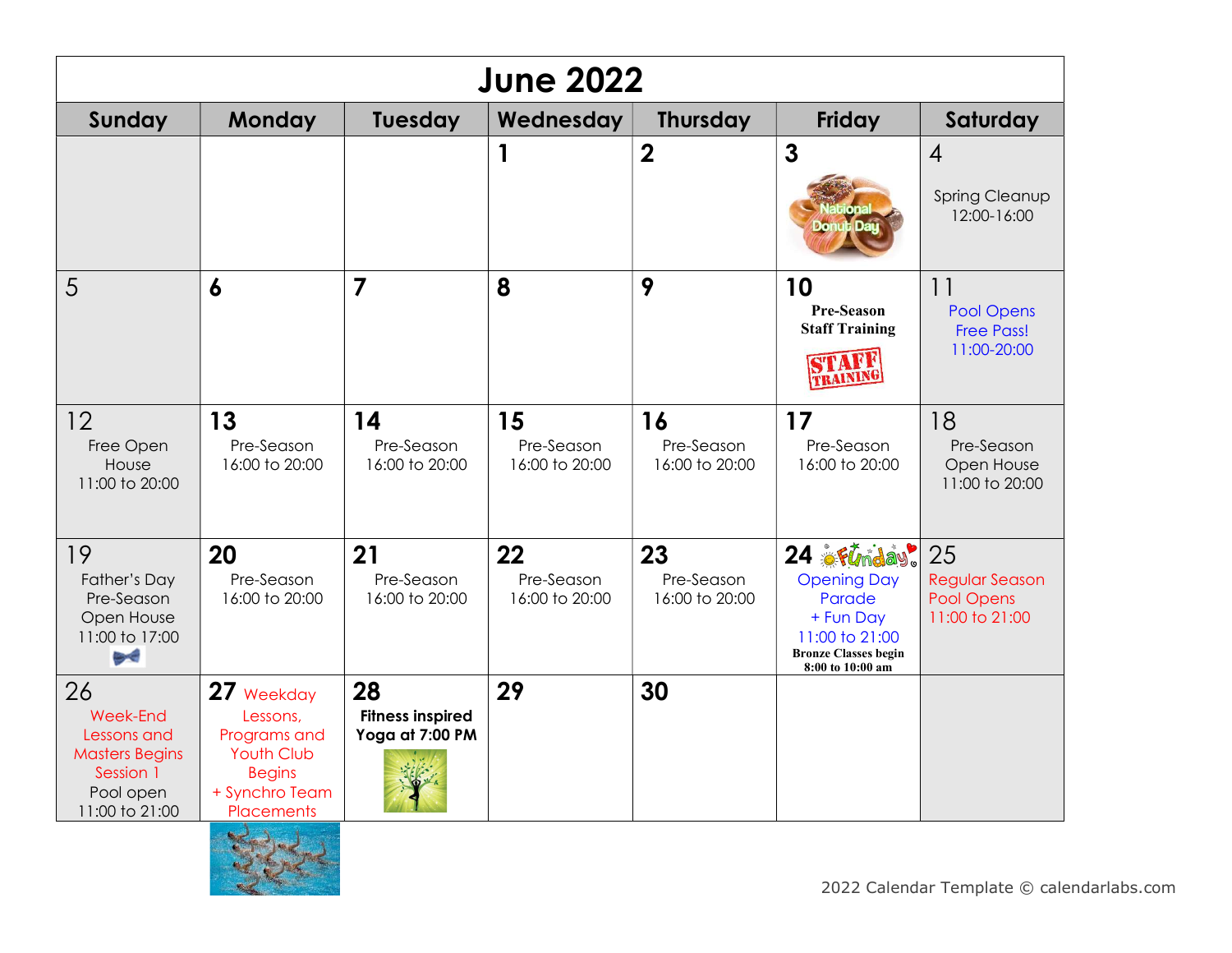| <b>July 2022</b>                                                            |                                                      |                                                                      |                                                            |                                                                   |                                                                                                                                         |                                            |  |  |
|-----------------------------------------------------------------------------|------------------------------------------------------|----------------------------------------------------------------------|------------------------------------------------------------|-------------------------------------------------------------------|-----------------------------------------------------------------------------------------------------------------------------------------|--------------------------------------------|--|--|
| Sunday                                                                      | <b>Monday</b>                                        | <b>Tuesday</b>                                                       | Wednesday                                                  | <b>Thursday</b>                                                   | <b>Friday</b>                                                                                                                           | Saturday                                   |  |  |
|                                                                             |                                                      |                                                                      |                                                            |                                                                   | 1<br>Canada Day +<br>Fun Family Pizza<br><b>Dinner</b>                                                                                  | $\overline{2}$                             |  |  |
| 3                                                                           | $\boldsymbol{4}$                                     | 5<br>Yoga at 7:00 PM<br>Waterpolo U-12<br>and Boys vs TBD<br>at TBD  | 6<br><b>Swim Meet ELM</b><br>vs Valleycrest<br>at ELM      | $\overline{7}$<br><b>Diving Meet ELM</b><br>vs Fairview<br>at ELM | 8<br>Olympic Day +<br><b>Girls Waterpolo</b><br>$vs$ TBD at TBD $+$<br><b>Wine and</b><br><b>Cheese Night</b>                           | 9                                          |  |  |
| 10                                                                          | 11                                                   | 12<br>Yoga at 7:00 PM<br>Waterpolo U-12<br>and Boys vs TBD<br>at TBD | 13<br><b>Swim Meet ELM</b><br>vs Westminster<br>at Westmin | 14<br><b>Diving Meet ELM</b><br>vs Westminster<br>at Westmin      | 15<br><b>Girls Waterpolo</b><br>$vs$ TBD at TBD $+$<br>Swim-a-Thon<br>19:00 to 21:00<br>+ Sleepover<br>$(12 \text{ yrs } 8 \text{ up})$ | 16                                         |  |  |
| 17<br><b>8&amp;under Fun</b><br><b>Swim Meet</b><br>@ ELM<br>14:00 to 16:00 | 18                                                   | 19<br>Yoga at 7:00 PM<br>Waterpolo U-12<br>and Boys vs TBD<br>at TBD | 20<br><b>Swim Meet ELM</b><br>vs Fairview<br>at Fairview   | 21<br>Diving Meet ELM<br>vs Surrey<br>at ELM                      | 22<br><b>Girls Waterpolo</b><br>vs TBD at TBD                                                                                           | 23<br>Summer<br><b>Swimmers Meet</b><br>at |  |  |
| 24                                                                          | 25<br>Swimming<br>Lessons Session 2<br><b>Begins</b> | 26<br>Yoga at 7:00 PM<br>Waterpolo U-12<br>and Boys vs TBD<br>at TBD | 27<br><b>Swim Meet ELM</b><br>vs Glenmore<br>at ELM        | 28<br><b>Diving Meet ELM</b><br>vs Eccelstone at<br>Ecclestone    | 29<br><b>Girls Waterpolo</b><br>$vs$ TBD at TBD $+$<br>Halloween in<br>July                                                             | 30<br>Junior Synchro<br>Prelims at GLE     |  |  |
| 31<br>Senior Synchro<br>Prelims at TBD                                      |                                                      |                                                                      |                                                            |                                                                   |                                                                                                                                         |                                            |  |  |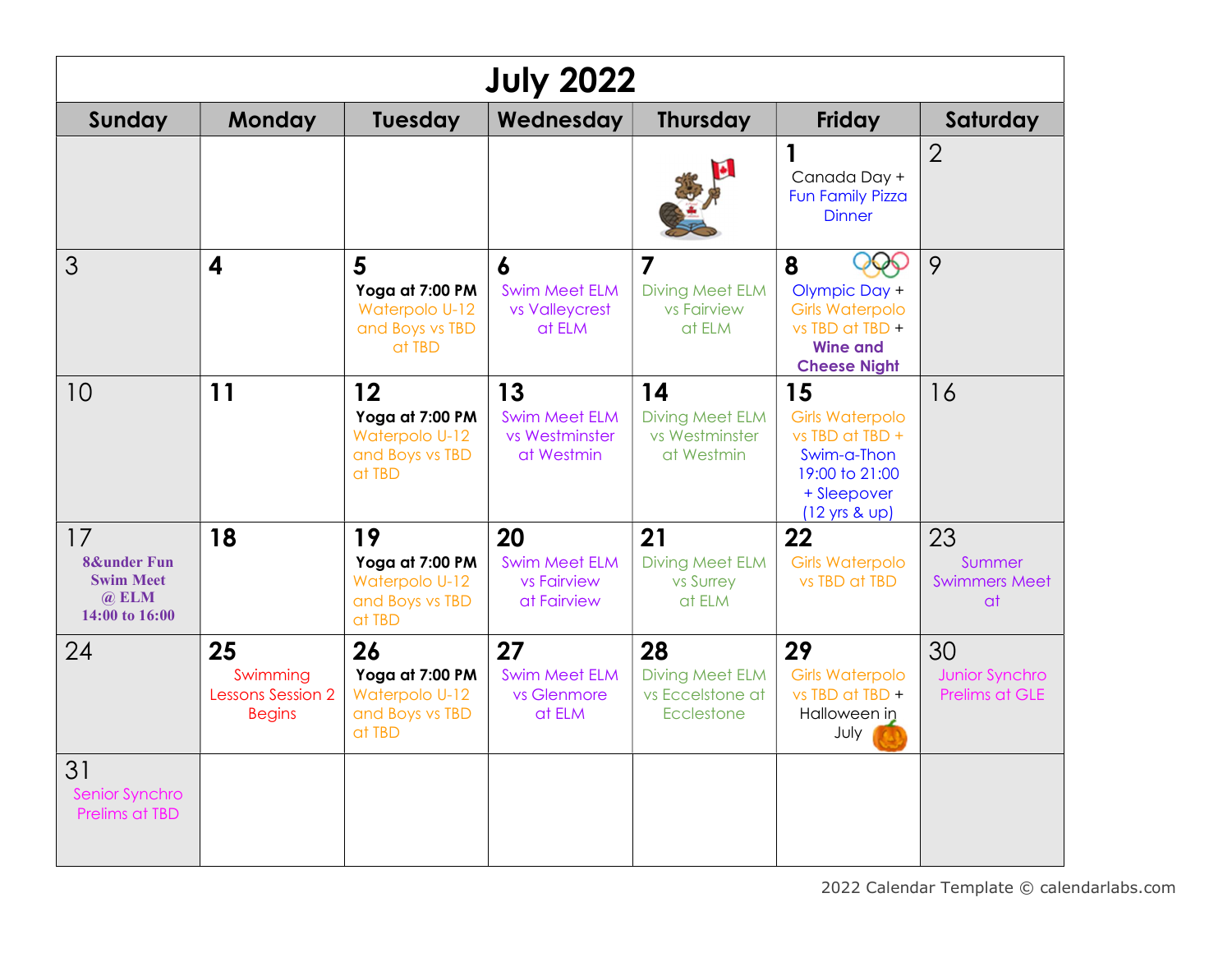| August 2022                                                                                                       |                                                                           |                                                                                         |                                                                                                         |                                                                                           |                                                                                 |                                                                             |  |  |
|-------------------------------------------------------------------------------------------------------------------|---------------------------------------------------------------------------|-----------------------------------------------------------------------------------------|---------------------------------------------------------------------------------------------------------|-------------------------------------------------------------------------------------------|---------------------------------------------------------------------------------|-----------------------------------------------------------------------------|--|--|
| Sunday                                                                                                            | <b>Monday</b>                                                             | <b>Tuesday</b>                                                                          | Wednesday                                                                                               | <b>Thursday</b>                                                                           | <b>Friday</b>                                                                   | Saturday                                                                    |  |  |
|                                                                                                                   | <b>Elm Park</b><br><b>Triathlon</b>                                       | $\overline{2}$<br>Yoga at 7:00 PM<br>Waterpolo U-12<br>and Boys vs TBD<br>at TBD        | $\overline{3}$<br><b>Swim Meet ELM</b><br><b>vs TMR</b><br>at TMR (a bus<br>will transport<br>swimmers) | $\boldsymbol{4}$<br><b>Diving Meet ELM</b><br>vs Glenmore<br>at ELM                       | 5<br><b>Girls Waterpolo</b><br>vs TBD at TBD<br><b>Lip Synch/Talent</b><br>show | 6<br>Feed the<br>Lifeguards week<br>+ Time Trials at<br><b>FVW</b>          |  |  |
| $\overline{7}$<br>Feed the<br>Lifeguards week<br><b>Corn Roast</b><br>Fun & games                                 | 8<br>Feed the<br>Lifeguards week<br><b>Synchro show</b><br>at Elm 5:30 PM | 9<br>Yoga at 7:00 PM<br>Feed the<br>Lifeguards week<br>+ Waterpolo<br>Playoffs 1 at WES | 10<br>Feed the<br>Lifeguards week<br>+ Pre-Junior<br><b>Finals at THO</b>                               | 11<br>Feed the<br>Lifeguards week<br><b>Diving Meet ELM</b><br>vs Walters<br>at Walters   | 12<br>Feed the<br>Lifeguards week                                               | 13<br><b>Big Meet at ECC</b>                                                |  |  |
| 14<br><b>Big Meet</b><br>Back-up date                                                                             | 15<br>Junior Synchro<br><b>Finals at ELM</b>                              | 16<br>Yoga at 7:00 PM<br>Waterpolo<br>playoffs 2 at GLE                                 | 17<br>Senior Synchro<br><b>Finals at WPK</b>                                                            | 18<br><b>Aquafit Pot-Luck</b><br>Lunch! +<br><b>Diving Finals</b><br>at Surrey<br>at 3 PM | 19<br>Last Day. of<br><b>Regular Season</b><br>+ Bronze Exam                    | 20<br><b>Waterpolo Finals</b><br>at ELM + Post-<br>Season<br>11:00 to 20:00 |  |  |
| 21<br><b>Waterpolo Finals</b><br>at ELM + Post-<br>Season<br>$11:00$ to $16:30 +$<br><b>Awards Night</b><br>16:30 | 22<br>Post-Season<br>16:00 to 20:00                                       | 23<br>Post-Season<br>16:00 to 20:00                                                     | 24<br>Post-Season<br>16:00 to 20:00                                                                     | 25<br>Post-Season<br>16:00 to 20:00                                                       | 26<br>Post-Season<br>16:00 to 20:00                                             | 27<br>Post-Season<br>11:00 to 20:00                                         |  |  |
| 28<br>Post-Season<br>11:00 to 20:00                                                                               | 29<br>Post-Season<br>16:00 to 20:00                                       | 30<br>Post-Season<br>16:00 to 20:00                                                     | 31<br>Post-Season<br>16:00 to 20:00                                                                     |                                                                                           |                                                                                 |                                                                             |  |  |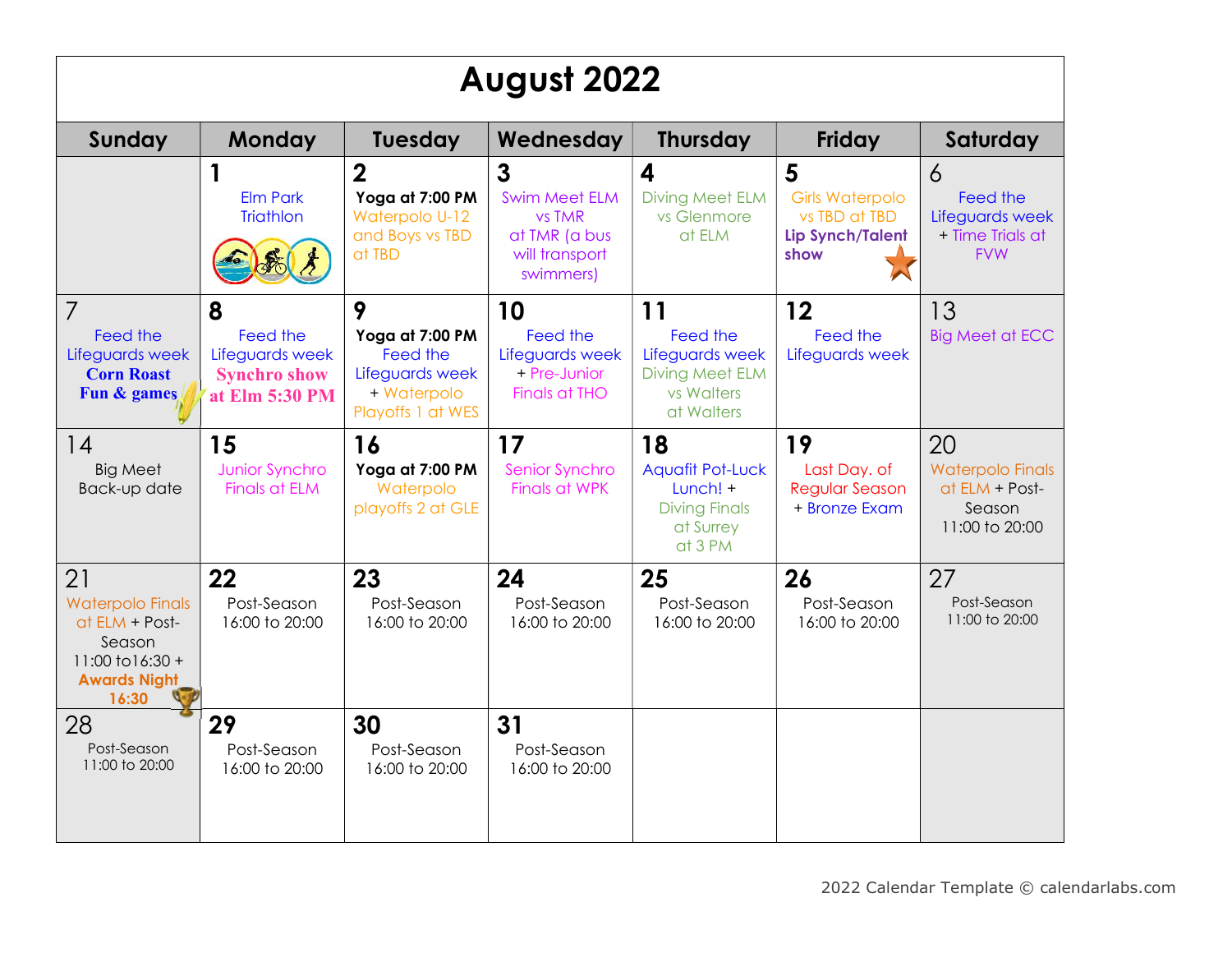| <b>September 2022</b>                           |                                                                    |                  |                |                                               |                                                   |                                    |  |  |
|-------------------------------------------------|--------------------------------------------------------------------|------------------|----------------|-----------------------------------------------|---------------------------------------------------|------------------------------------|--|--|
| Sunday                                          | <b>Monday</b>                                                      | Tuesday          | Wednesday      | <b>Thursday</b>                               | Friday                                            | Saturday                           |  |  |
|                                                 |                                                                    |                  |                | $\mathbf{1}$<br>Post-Season<br>16:00 to 20:00 | $\boldsymbol{2}$<br>Post-Season<br>16:00 to 20:00 | 3<br>Post-Season<br>11:00 to 20:00 |  |  |
| $\overline{4}$<br>Post-Season<br>11:00 to 20:00 | $5\overline{)}$<br>Labor Day<br>Last Day of Pool<br>11:00 to 17:00 | $\boldsymbol{6}$ | $\overline{7}$ | 8                                             | 9                                                 | 10                                 |  |  |
| 11                                              | 12                                                                 | 13               | 14             | 15                                            | 16                                                | 17                                 |  |  |
| 18                                              | 19                                                                 | 20               | 21             | 22                                            | 23                                                | 24                                 |  |  |
| 25                                              | 26                                                                 | 27               | 28             | 29                                            | 30                                                |                                    |  |  |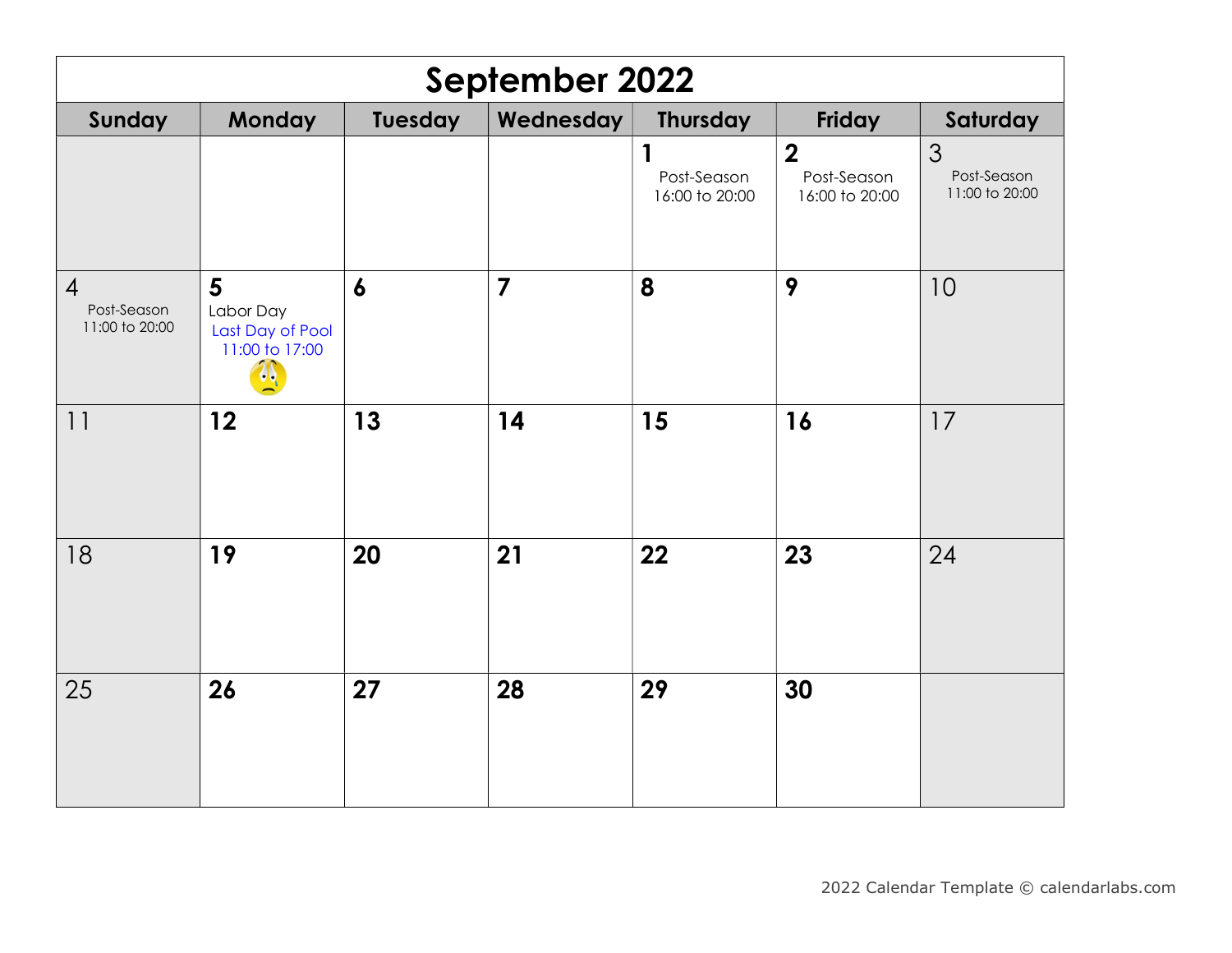## October 2022

| Sunday         | Monday       | Tuesday                 | Wednesday | <b>Thursday</b>  | Friday                  | Saturday     |
|----------------|--------------|-------------------------|-----------|------------------|-------------------------|--------------|
|                |              |                         |           |                  |                         | $\mathbf{I}$ |
| $\overline{2}$ | $\mathbf{3}$ | $\overline{\mathbf{4}}$ | 5         | $\boldsymbol{6}$ | $\overline{\mathbf{z}}$ | 8            |
| 9              | 10           | 11                      | 12        | 13               | 14                      | 15           |
| 16             | 17           | 18                      | 19        | 20               | 21                      | 22           |
| 23             | 24           | 25                      | 26        | 27               | 28                      | 29           |
| 30             | 31 Halloween |                         |           |                  |                         |              |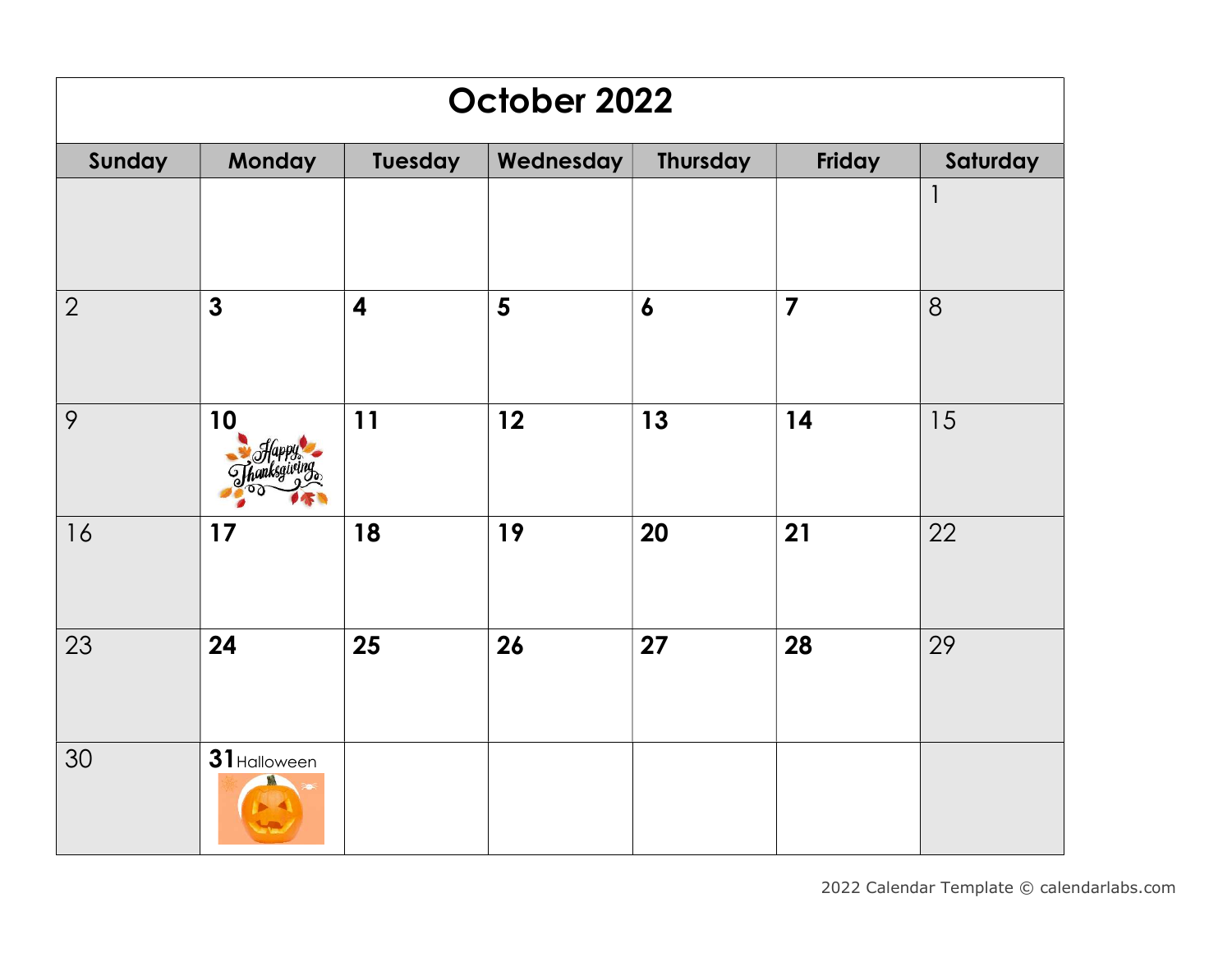| November 2022   |                |              |                         |                 |                          |          |  |  |
|-----------------|----------------|--------------|-------------------------|-----------------|--------------------------|----------|--|--|
| Sunday          | Monday         | Tuesday      | Wednesday               | <b>Thursday</b> | Friday                   | Saturday |  |  |
|                 |                | $\mathbf{1}$ | $\overline{\mathbf{2}}$ | $\mathbf{3}$    | $\overline{\mathbf{4}}$  | 5        |  |  |
| 6               | $\overline{7}$ | 8            | 9                       | 10              | 11<br>Remembrance<br>Day | 12       |  |  |
| 13              | 14             | 15           | 16                      | 17              | 18                       | 19       |  |  |
| 20              | 21             | 22           | 23                      | 24              | 25                       | 26       |  |  |
| $\overline{27}$ | 28             | 29           | 30                      |                 |                          |          |  |  |